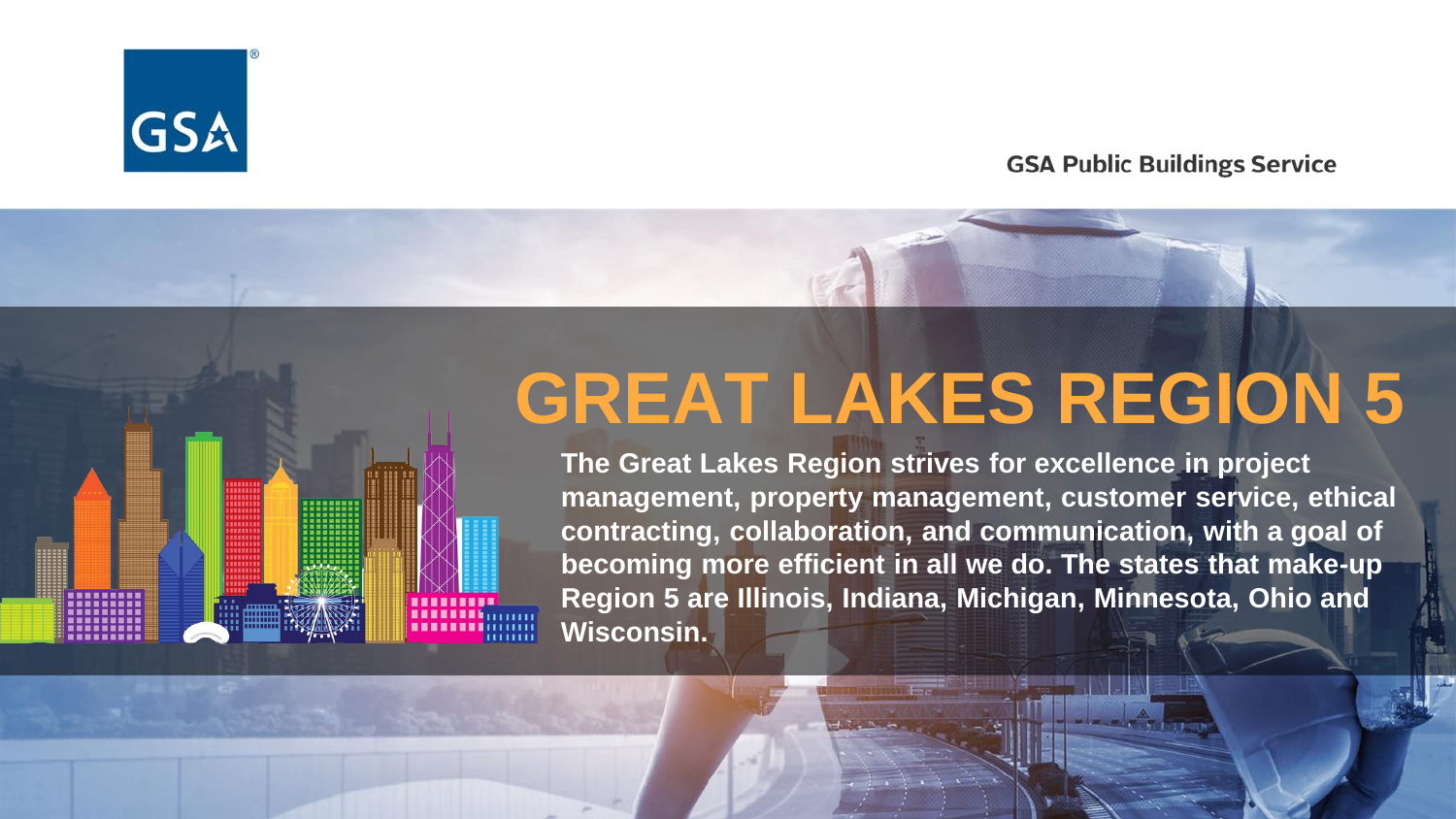# **REGION 5 PBS LEADERSHIP**



#### **Kim Brown** Acting Regional Administrator

R5, Regional Commissioner **Federal Acquisition Service** General Services Administration



#### **Robert Green Acting Regional Commissioner**

**Public Buildings Service** General Services Administration



Jennifer Enyart Senior Advisor to the **Regional Commissioner** 

**Public Buildings Service General Services Administration** 



#### Michael G. Wolff **Director**

**Acquisition Management Division General Services Administration** 

**GSA PUBLIC BUILDINGS SERVICE**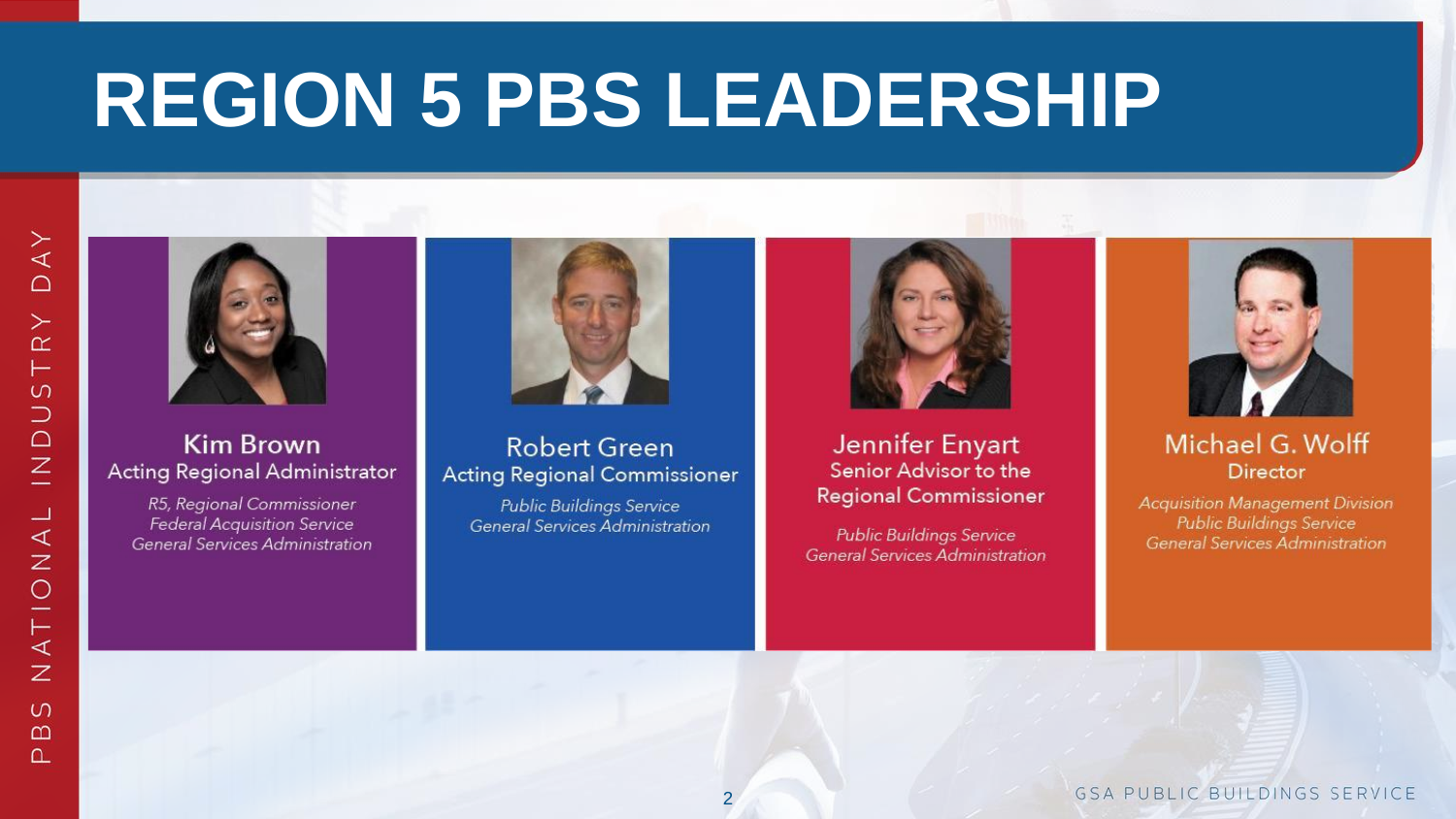## **Repair & Alterations Opportunities in Region 5**

#### · **Chicago, IL- Terra Cotta Replacement at 536 S. Clark Street**

- o Small Business Set-Aside o Solicitation will be posted on SAM.GOV o Solicitation (likely in Q3, FY22)
- o Award (likely in Q4, FY22)

#### · **Lafayette, IN- Exterior Brick Facades at the Charles A Halleck Federal Building**

- o Small Business Set-Aside
- o Solicitation will be posted on SAM.GOV
- o Solicitation (anticipated mid-June)
- o Likely to be awarded in late Q3/early Q4 of FY22

#### · **Indianapolis, IN- R-22 HVAC Unit Replacements at the Bean Center**

- o Small Business Set-Aside (likely)
- o Solicitation will be posted on SAM.GOV
- o Sources Sought posted on 4/8/22.
- o Likely to be awarded in late Q3/early Q4 of FY22

**GSA PUBLIC BUILDINGS SE**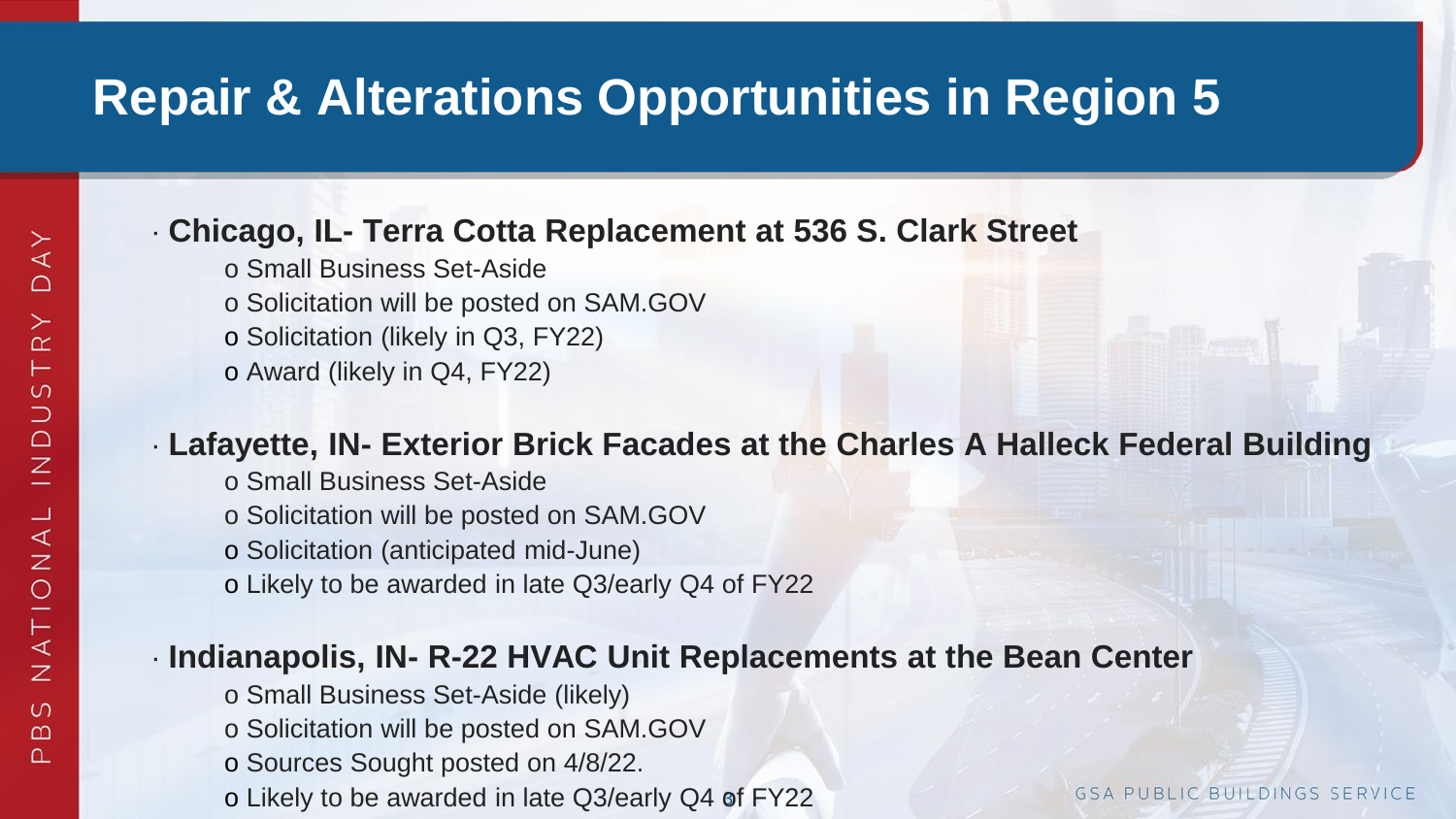## **Capital Construction Opportunities in Region 5**

### **Regional GC IDIQ- (IL, IN, MI, OH, MN, WI)**

- **Small Business Set-Aside (likely)**
- **Solicitation will be posted on SAM.GOV**
- **Sources Sought posted on 4/11/22.**
- Likely to be awarded in late Q3/early Q4 of FY22

#### **Two Upcoming Bipartisan Infrastructure Law (BIL) projects in MN:**

#### **International Falls (preliminary date: Feb. 2023):**

The International Falls land port of entry is the highest traffic volume port in Minnesota, and currently processes more traffic than it was designed to accommodate. The project will expand the capacity of the port to process trade and travelers, enhance security and safety, and allow tenant federal agencies to more effectively carry out their missions.

#### **Grand Portage (preliminary date: Dec. 2023):**

station, increasing the number of traffic lanes and improving security and screening The Grand Portage project will involve the modernization of the nearly 60-year-old border